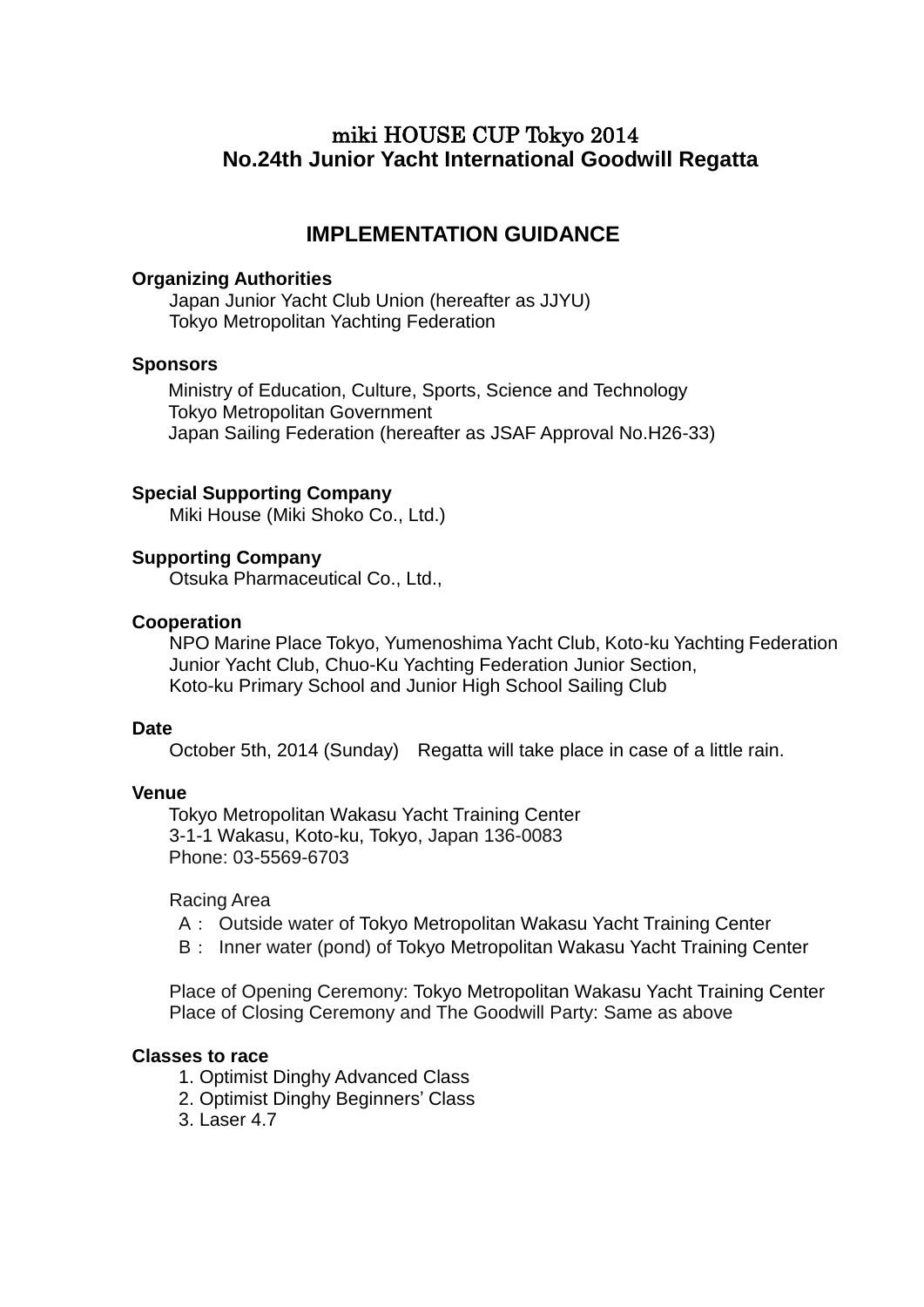# **NOTICE OF RACE**

## **1**.**Rules**

1-1 The regatta will be governed by the rules as defined in the Racing Rules of

Sailing 2013‐2016, except any of these are altered by the Sailing Instructions.

- 1-2 Appendix P will apply.,
- 1-3 If there is a conflict between the languages, the English text will take precedence.

### **2. Advertising**

Boats are maybe required to display the advertising materials chosen and supplied by Organizing Authorities.

## **3. Eligibility and Sailors' age in each class**

- 3-1 All Japanese sailors shall be a member of JSAF at the time of registration.
	- (The application for the membership will be accepted at the time of registration)
- 3-2 The sailors whom Organizing Authorities have accepted.
- 3-3 The sailors of each class shall fulfill the following age limitation on 2<sup>nd</sup> April, 2014

| <b>OOptimist Dinghy Advanced Class</b>     | From 8 to 15 years old  |
|--------------------------------------------|-------------------------|
| <b>20 Optimist Dinghy Beginners' Class</b> | From 6 to 15 years old  |
| <b>3Laser 4.7</b>                          | From 10 to 15 years old |

3.4 The sailor who has won the prize in Optimist Dinghy Beginners' class of this regatta in the previous years shall make entry in Optimist Dinghy Advanced class. However, in case the sailor declare the polite refusal of the prizes under the clause 9. " Prizes" of NOR, Organizing Authorities may allow the sailor to make entry in the same Beginners' class.

# **4. Entry fee and Application procedure**

4-1 ①The entry fee including The Goodwill Party fee for the sailor is as follows;

The registered Junior Yacht Club of JJYU: Yen 4,000 per each sailor Non-registered Junior Yacht Club of JJYU: Yen 5,000 per each sailor

 ②The Goodwill Party fee for parents, the coaches and the family is as follows; The registered Junior Yacht Club of JJYU: Yen 1,000 per each person Non-registered Junior Yacht Club of JJYU: Yen1,500 per each person

4-2 Harbor Fee for the support boat of the participating club

 Tokyo Metropolitan Wakasu Yacht Training Center charges the harbor fee to everyone who brings in any yacht and boat to the harbor as from this year's regatta. However, we have made an application for the reduction of the fee up to the half price and the fee for the dinghy boat is ¥500 per boat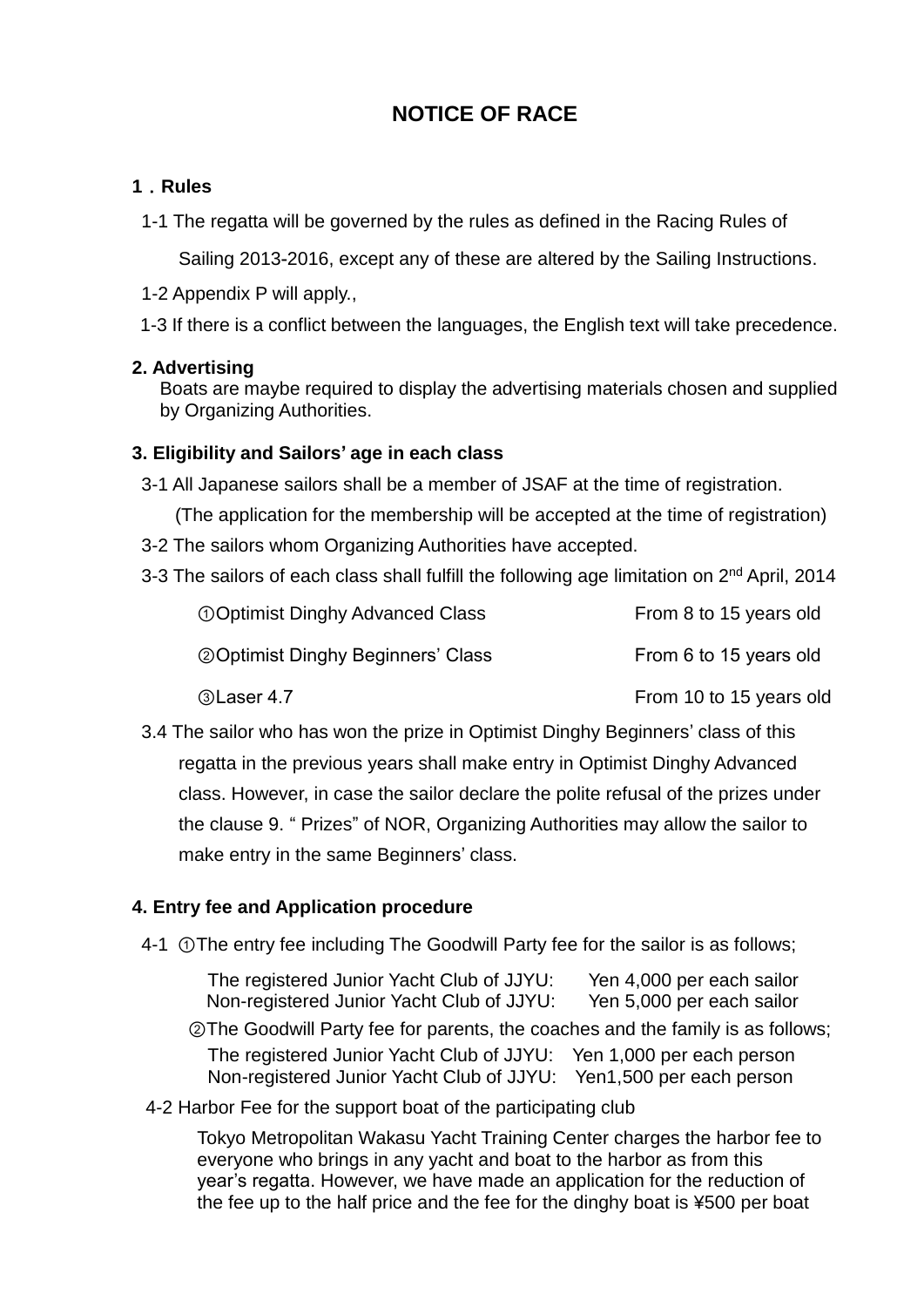per day and the fee for the support boat is ¥750 per boat per day during this regatta period.

 Organizing Authorities will bear the fee for all dinghy boats who participate this regatta, however each club is requested to bear the fee for their own support boats during the regatta period.

 Each club shall pay the total amount, calculating the number of the support boat and the days to stay based on the fee Yen750 per boat per day together with the entry fee.

4-3 The entry shall be made with the official forms to Regatta Committee Office by mail, facsimile or E-mail not later than 26th September, 2014.

Regatta Committee Office is as follows;

No.24th Junior Yacht International Goodwill Regatta (Miki House Cup Tokyo 2014) c/o Secretary General of Japan Junior Yacht Club Union

Address: 3-16-13,Kugenuma Matsugaoka,Fujisawa City,Kanagawa Pref., Japan 251-0083 Phone & Facsimile: 0466-90-3617 & 0466-90-3618

Cellular phone : 090-8497-6874

E-mail address : info@jivu.net

**Entry fee remittance account** Sumitomo Mitsui Banking Corporation Shinbashi Branch Office

Account: Saving Deposit No.0744610

Account Name: Junior Yacht International Friendship Regatta

( ジュニアヨットコクサイシンゼンレガッタ)

### **5. Schedules of the Races and Events**

 October 5th (Sunday) Tokyo Metropolitan Wakasu Yacht Training Center 07:30~08:00 Registration Distribution of Sailing Instructions 08:30~09:00 Opening Ceremony & Skippers Meeting

Schedules of Races and Time of The Warning Signal

| Racing Area A                                                                            |                               | Racing Area B                           |                               |
|------------------------------------------------------------------------------------------|-------------------------------|-----------------------------------------|-------------------------------|
| <b>Class</b>                                                                             | Time of<br>The Warning Signal | <b>Class</b>                            | Time of<br>The Warning Signal |
| 1 <sup>st</sup> Race                                                                     |                               | 1 <sup>st</sup> Race                    |                               |
| Laser 4.7                                                                                | 09:55                         | <b>Optimist Dinghy Beginners' Class</b> | 09:55                         |
| <b>Optimist Dinghy Advanced Class</b>                                                    | 10:00                         |                                         |                               |
| Races will follow continuously.<br>But after 13:30, The Warning Signal will not be made. |                               |                                         |                               |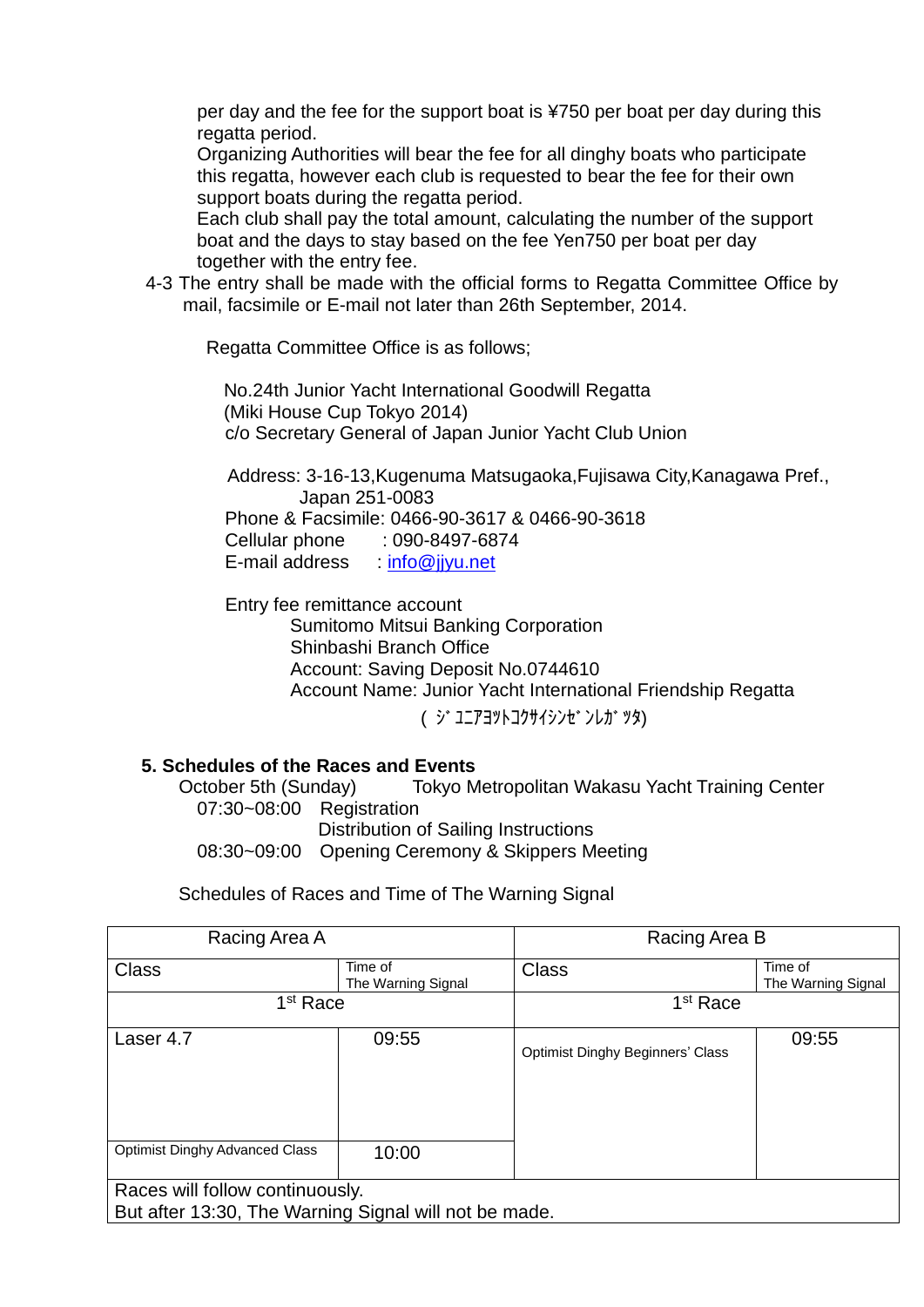When the following race is intended to be held, the race committee signal boat will display orange flag with one sound to alert the boats at least 4 minutes before the warning signal for the next race is displayed.

16:00~17:30 Closing Ceremony (Prize Giving Ceremony) & Goodwill Party

 18:00 Regatta will be dismissed after the cleaning of the regatta place. All participants are requested to clean the surrounding places of the party venue.

Schedules of Races may be changed depending on the weather conditions or other reasons.

## **6**.**Sailing Instructions**

The Sailing Instructions will be specified in the regatta program to be distributed at the time of the registration on October 5th, 2014.

Also, it will be available on the home page of JJYU and Tokyo Metropolitan Yachting Federation toward the end of September 2014

JJYU URL intervention of the [http://www.jjyu.net](http://www.jjyu.net/)

Tokyo Metropolitan Sailing Federation URL : <http://www.tsaf.com/>

### **7**.**Courses**

The courses to be sailed are as detailed in Diagram attached.

 Racing area B will be in the pond of Tokyo Metropolitan Wakasu Yacht Training Center and the details of the race operation will be explained after the Opening Ceremony.

### **8**. **Scoring and Number of races**

 8-1 3 races are planned for Racing Area A and as many as possible races are planned for Racing Area B.

However, at least one race is required to be completed to constitute the series.

8-2 Each boat's series score will be the total of her all race scores. This changes Appendix A2.

### **9. Prizes**

Prizes will be given as follows:

- 9-1 The Blazer of Miki House will be presented to the winner of OP Advanced Class.
- 9-2 The Crystal Glass Trophy will be presented to both winners of OP Advanced Class and OP Beginners' Class respectively. (These Trophies are Carrying-about Trophies for the next year regatta.)

9-3 The JJYU Medal of Gold, Silver and Bronze will be presented to 1<sup>st</sup>, 2<sup>nd</sup> and 3<sup>rd</sup>

Rank sailors of each class and The Award from The President of JJYU will be presented to 1<sup>st</sup>, 2<sup>nd</sup>, 3<sup>rd</sup>, 4<sup>th</sup>, 5<sup>th</sup> and 6<sup>th</sup> Rank sailors of each class.

However, in case that the number of the boats participated in the same class is less than 6, The Award will be only to 1<sup>st</sup>, 2<sup>nd</sup> and 3<sup>rd</sup> Rank sailors of each class.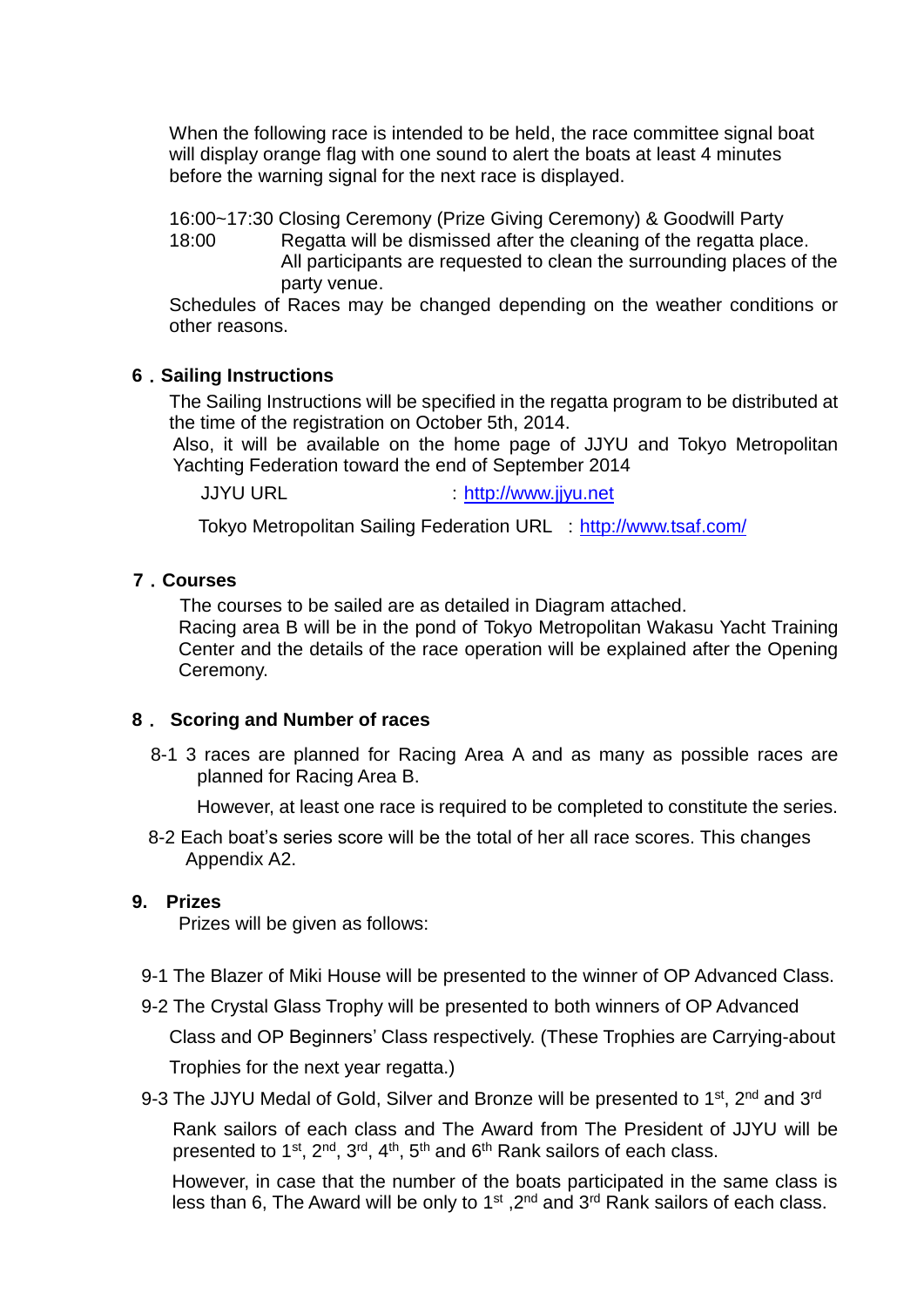9-4 There will be given the team race special prize for the winner of the team race, the details of which will be as per the following clause 9-6.

The Special Prize will be the entitlement of the participation to the sailing training

abroad which will be organized by JJYU around end of March 2015.

The cost of the sailing training abroad including the transportation cost will be borne by JJYU.

9-5 Special Prizes from Miki House (Miki Shoko Co., Ltd.), Special Supporting

Company will be presented to many sailors participated.

- 9-6 The Team Race rank will be determined as follows,
	- ①The rank and the point will be determined based on the total sequence result of the individual sailor of each club of all classes where more than six boats participated in accordance with the above 8-.2.
	- ②Each club team's series score will be the total of the best three boats' rank of all classes where more than six boats participated.

In case the number of boat of each club is less than three boats, last rank point of the class of the largest number of boats participated will be added in proportion to the number of the shortage.

- ③In case the number of boat participating this regatta is exceeding three boats and less than six, minus 1 point per club will be added and the number of boat is exceeding six and less than 10, minus 2 points per club will be added and then the number of boat is exceeding ten, minus 3 points per club will be added.
- ④In case the place of the club activity is located in Tokai Area, Tohoku Area, and Koshin-Etsu Area, minus 1 point per club will be added. In case the place of the club activity is located in Chubu Area and Hokuriku Area, minus 2 points per club will be added and in case of distant other Areas, minus 3 points will be added.
- ⑤However, such club who participate the regatta with the chartered boats will be added 1 point in case of less than four chartered boats, 2 points in case of more than four but less than six chartered boats and 3 points in case of more than six chartered boats.
- ⑥The rank of the club team will be determined by the low point scoring system in accordance with the total of the best three boats' rank point and any minus or additional of above ②, ③, ④ and ⑤.

In case of the tie score, the club team with the highest rank in OP Advanced Class will be ranked higher.

### **10**.**Disclaimer of Liability**

Competitors compete entirely at their own risk and responsibility. The Organizing Authority and any other parties involved in the organization of the regatta accept no liability whatsoever for any injury, damage, loss or claim whether personal or material, incurred by or inflicted to participants before, during or after the regatta.